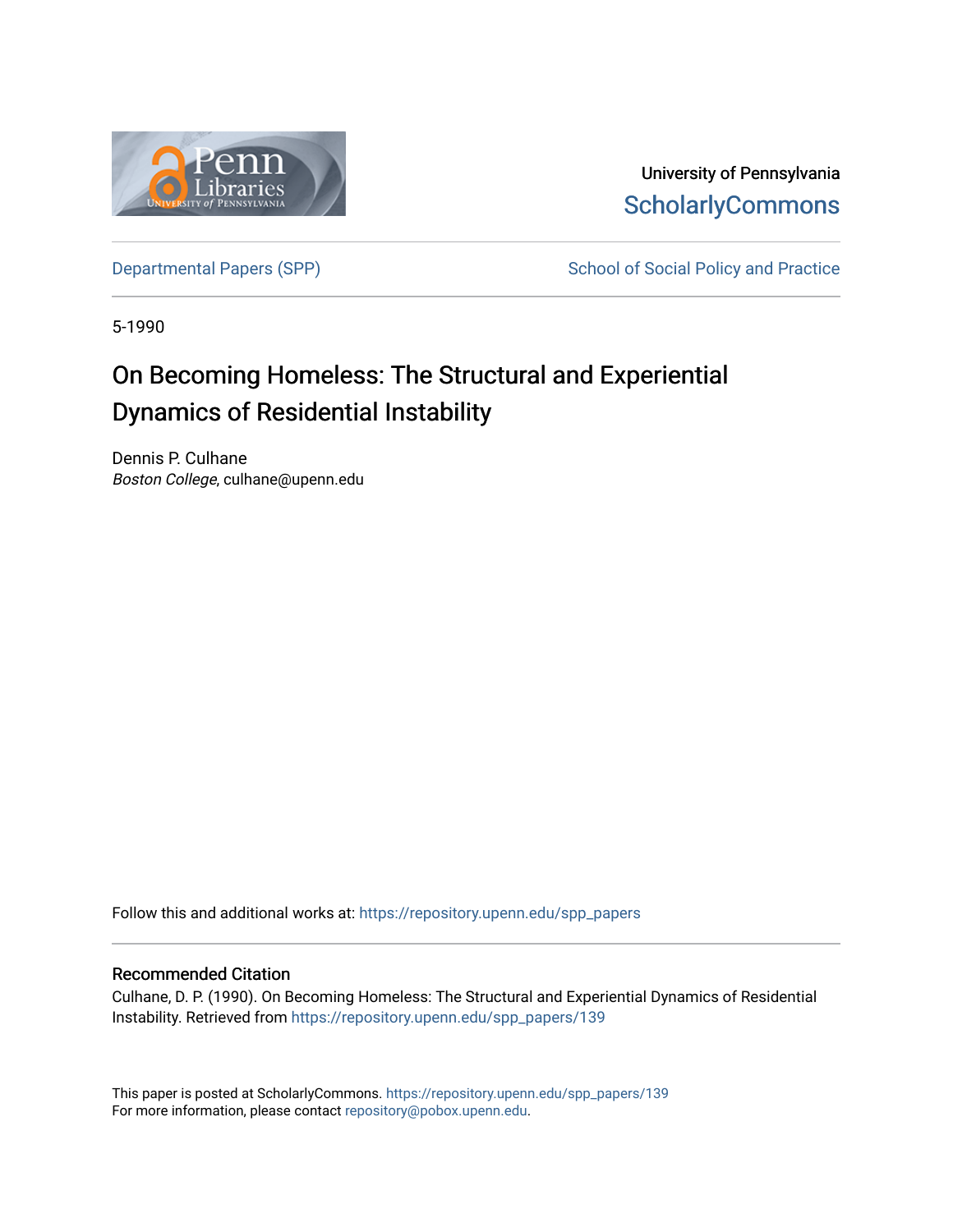## On Becoming Homeless: The Structural and Experiential Dynamics of Residential **Instability**

### Abstract

This study explores the dynamic combination of structural factors domestic conditions, individual and social characteristics, and personal choices that produced episodes of homelessness among a representative sample of young adults (aged 20 to 45) in the city of Philadelphia in the late 1980s. Fortythree single adult homeless people (31 men and 12 women) were selected from a variety of shelter and nonshelter locations and interviewed in-depth about their experiences of becoming homeless. Statistics describing the residential transitions of the survey participants and a weighted distribution of the casual factors of their homelessness revealed the major significance of family relations, work and income, drugs (abuse, dealing, and environment), disabilities and previous institutional experiences. On the basis of written transcripts, combinations of these contributing factors have been identified. Interview selections are provided to illustrate these combinations, or the dynamic "pathways to homelessness" and the active decision-making processes of the participants. The study findings are interpreted as showing that, considered independently, neither reductionist models of homelessness that emphasize the causal influence of deviant behavior (primarily mental illness and substance abuse), nor the deterministic models of homelessness that examine structural factors independent of their biographical mediation (such as the housing and income crises), are sufficient for understanding the complex relationships that produce episodes of homelessness. While historical, social and economic factors determine the extent and demographic distribution of residential instability in the population, the mediation of those factors in the domestic conditions, personal experiences and restricted choices of men and women is critical to understanding how people become homeless. This study includes a chapter examining the historical, social and economic contexts of residential instability among young adults in Philadelphia.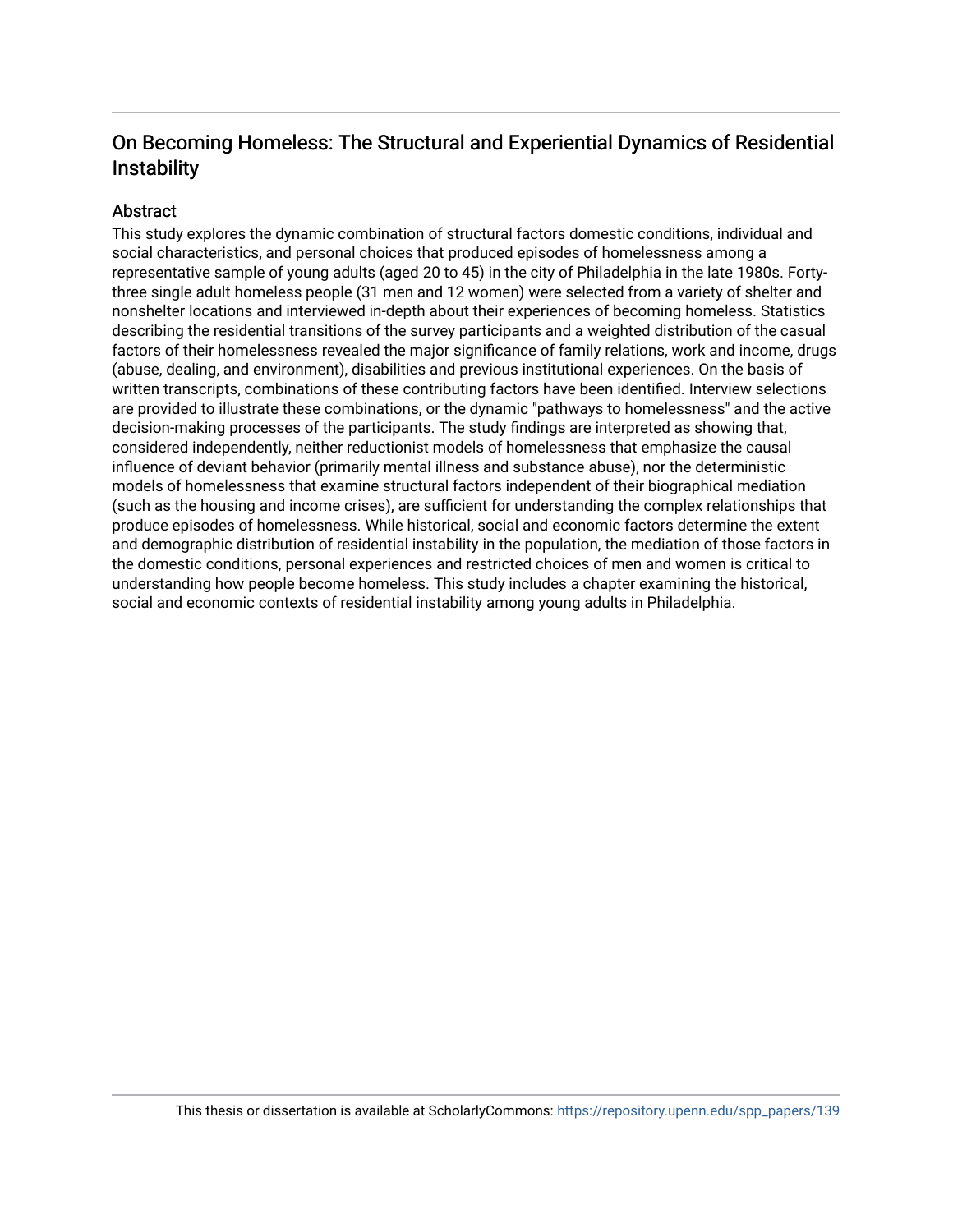**Boston College** 

The Graduate School of Arts and Sciences

Department of Psychology

### ON BECOMING HOMELESS: THE STRUCTURAL AND EXPERIENTIAL

#### DYNAMICS OF RESIDENTIAL INSTABILITY

a dissertation

by

#### **DENNIS PATRICK CULHANE**

submitted in partial fulfillment of the requirements

for the degree of

Doctor of Philosophy

May, 1990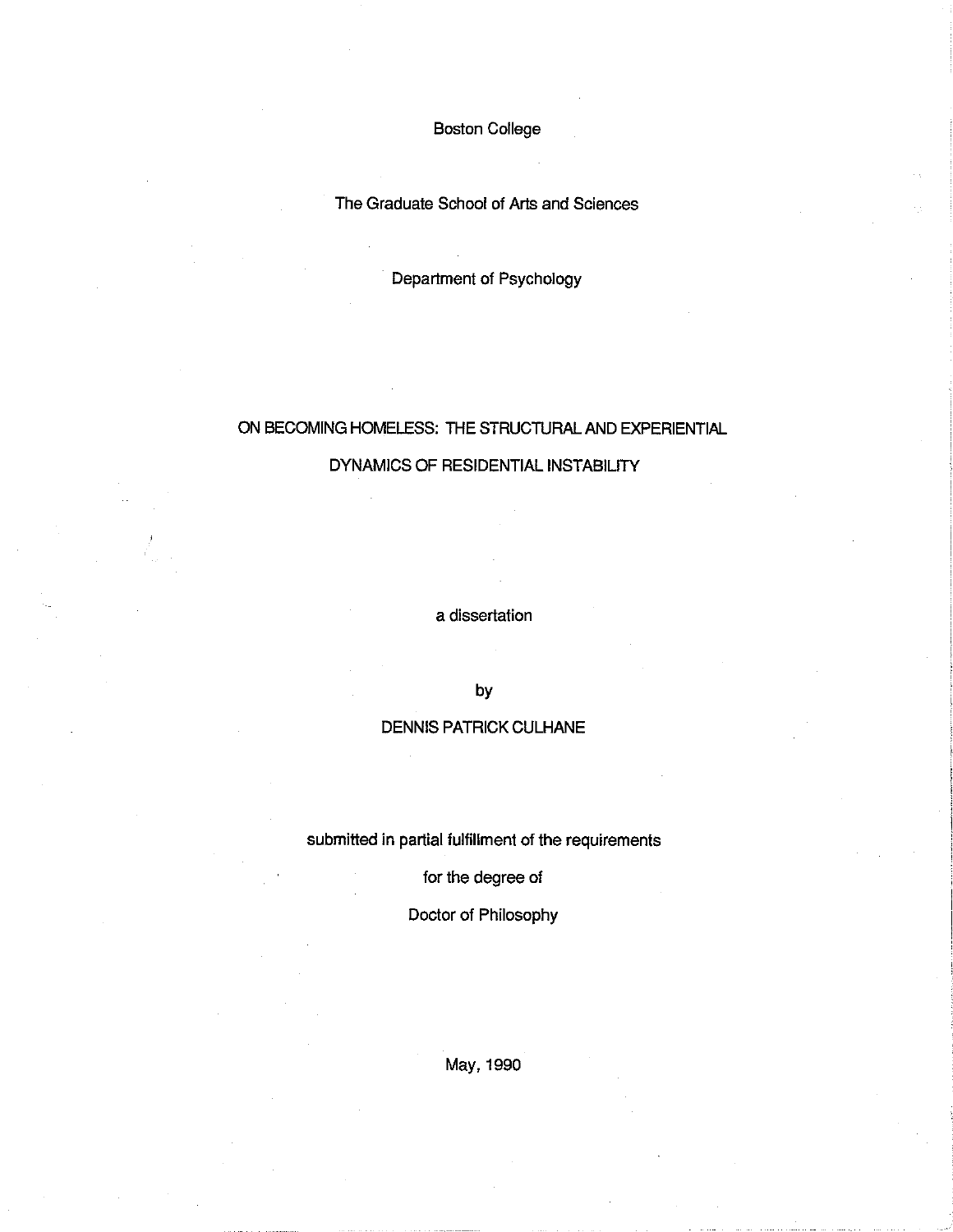# Coopyright by DENNIS PATRICK CULHANE

1990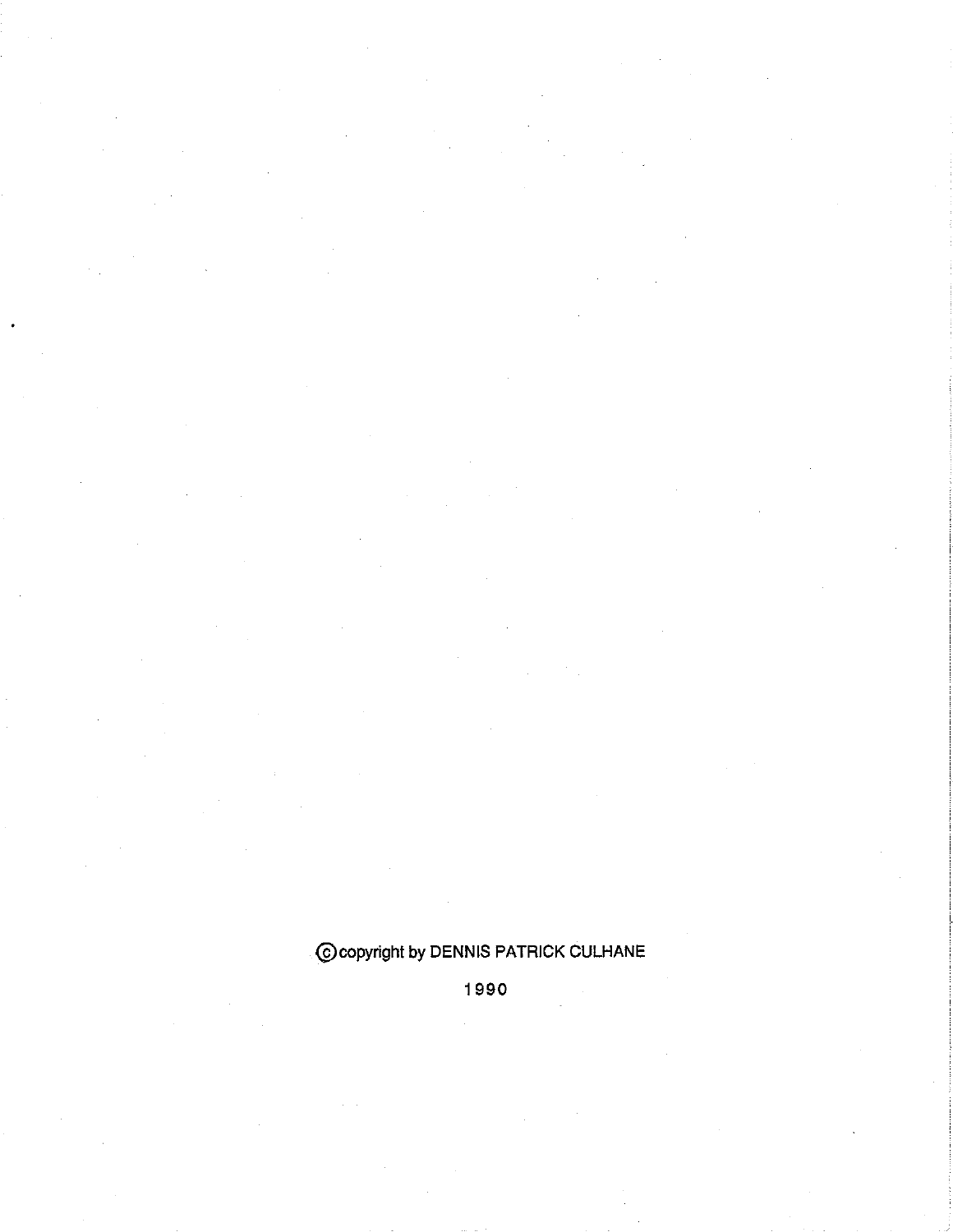#### Abstract

This study explores the dynamic combination of structural factors, domestic conditions, individual and social characteristics, and personal choices that produced episodes of homelessness among a representative sample of young adults (aged 20 to 45) in the city of Philadelphia in the late 1980's. Forty-three single adult homeless people (31 men and 12 women) were selected from a variety of shelter and nonshelter locations and interviewed in-depth about their experiences of becoming homeless. Statistics describing the residential transitions of the survey participants, and a weighted distribution of the causal factors of their homelessness revealed the major significance of family relations, work and income, drugs (abuse, dealing, and environment), disabilities, and previous institutional experiences. On the basis of written transcripts, combinations of these contributing factors have been identified. Interview selections are provided to illustrate these combinations, or the dynamic "pathways to homelessness," and the active decision-making processes of the participants. The study findings are interpreted as showing that, considered independently, neither reductionistic models of homelessness that emphasize the causal influence of deviant behavior (primarily mental illness and substance abuse), nor the deterministic models of homelessness that examine structural factors independent of their biographical mediation (such as the housing and income crises), are sufficient for understanding the complex relationships that produce episodes of homelessness. While historical, social and economic factors determine the extent and demographic distribution of residential instability in the population, the mediation of those factors in the domestic conditions, personal experiences and restricted choices of men and women is critical to understanding how people become homeless. This study includes a chapter examining the historical, social and economic contexts of residential instability among young adults in Philadelphia.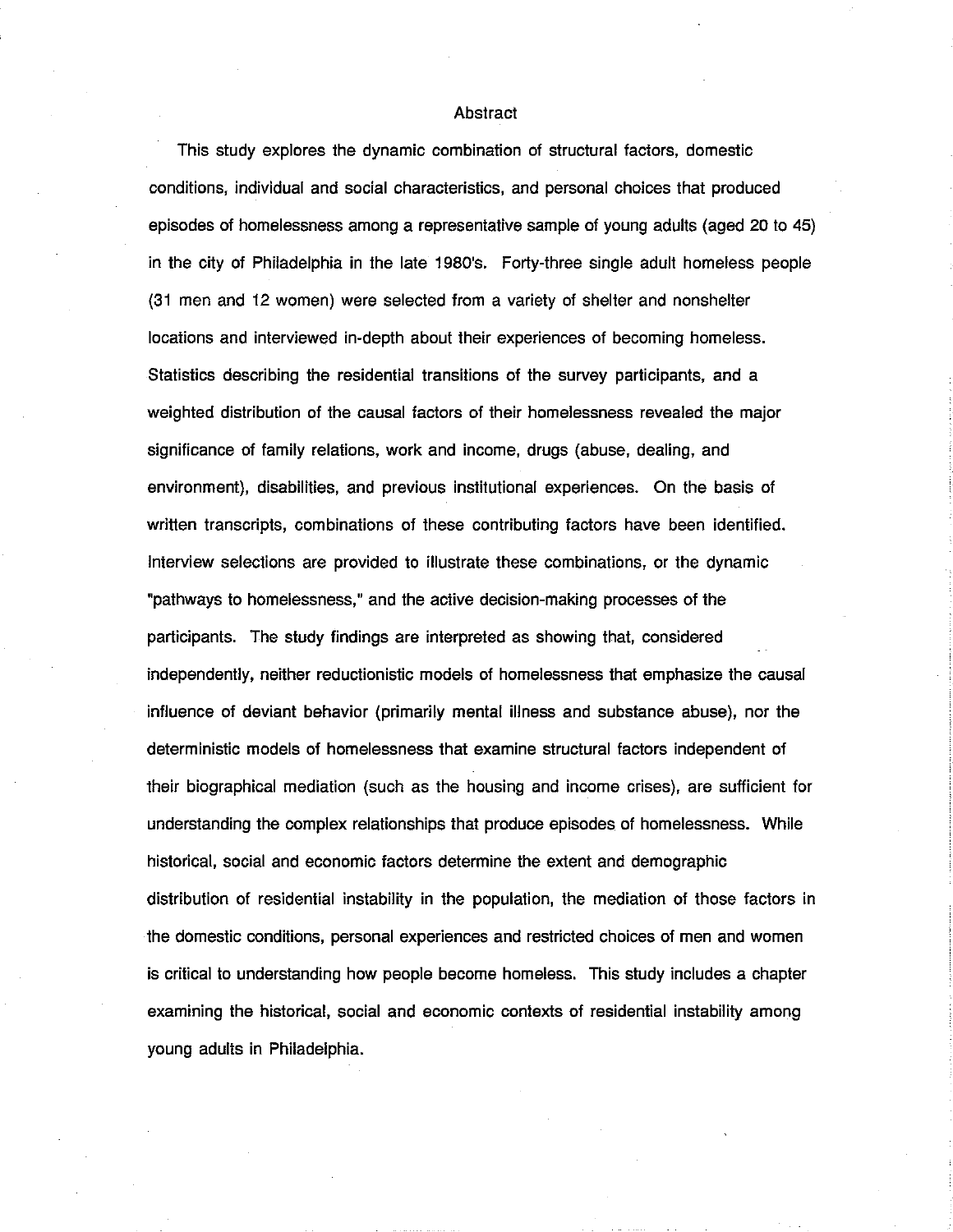### On Becoming Homeless: The Structural and Experiential Dynamics

### of Residential Instability

# Dennis P. Culhane

### **Boston College**

#### **Table of Contents**

| <b>Section</b>                                                           | Page |
|--------------------------------------------------------------------------|------|
| Introduction                                                             | 1    |
| I. The Literature on Homelessness                                        | 7    |
| A. The Demographic Profile of the Homeless                               | 8    |
| 1. Some Historical Background: From "Skid Row" to the New Homeless       | 8    |
| 2. Comparing Skid Row With the Current Homeless                          | 12   |
| B. Defect Models: Pathologizing Homelessness                             | 24   |
| 1. Mental Illness and the Homeless                                       | 25   |
| 2. Alcoholism, Drug Addiction and Criminality                            | 39   |
| C. Conclusion                                                            | 44   |
| The Historical, Social & Economic Contexts of Homelessness-<br>н.        |      |
| The Case of Philadelphia                                                 | 48   |
| A. The Demographic Profile of Philadelphia's Homeless: The Other Yuppies | 52   |
| B. The Uneven Development of the Philadelphia Metropolitan Area          | 57   |
| 1. The Flow of People and Jobs                                           | 57   |
| 2. The Racial and Economic Structure of the Philadelphia Region          | 67   |
| 3. The National Context of Philadelphia's (Under-) Development           | 75   |
| a. Suburbanization                                                       | 75   |
| Deindustrialization<br>b.                                                | 78   |
| C. The Housing and Income Crisis of the City of Philadelphia             | 79   |
| 1. Housing and Income In Relationship to Each Other                      | 80   |
| The Housing Part of the Crisis<br>2.                                     | 86   |
| Deterioration, Gentrification, Speculation, Segregation<br>a.            | 86   |
| b. The Housing Crisis and Housing Finance                                | 92   |
| c. Housing as a Commodity                                                | 97   |
| 3. The income Crisis                                                     | 100  |